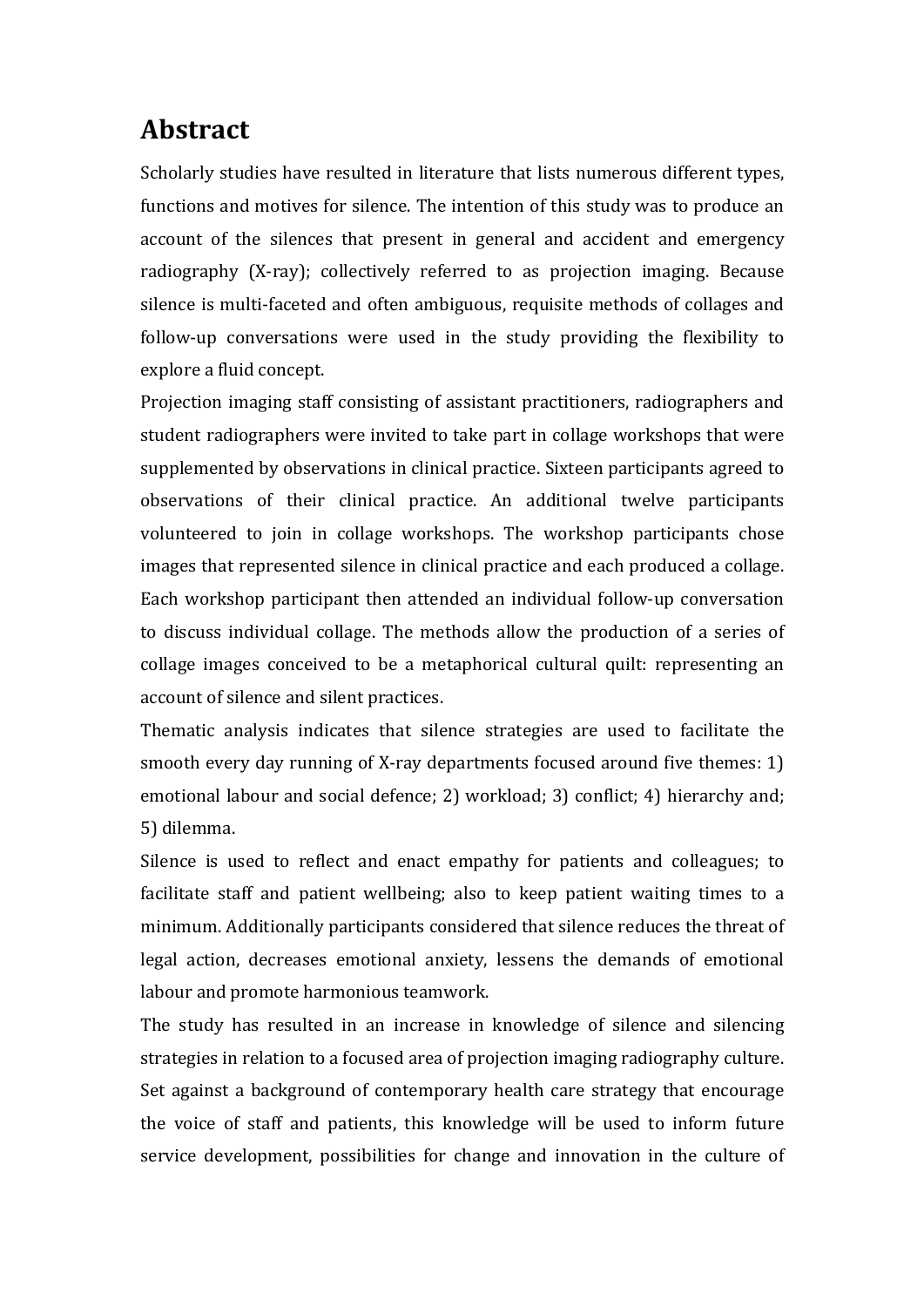practice. The study concludes that silence is both a help and hindrance to services in a clinical setting.

## **Keywords**

Diagnostic Radiography, Clinical Imaging, X-ray, Culture, Silence, Silencing.



## **Recommendations**

It is predicted that the substantive knowledge produced in this study will contribute to a (silent) gap in radiography literature. It is intended to offer recommendations that seek to influence practical outcomes through both policy and practice advice with key areas for service development. Recommendations from this study are: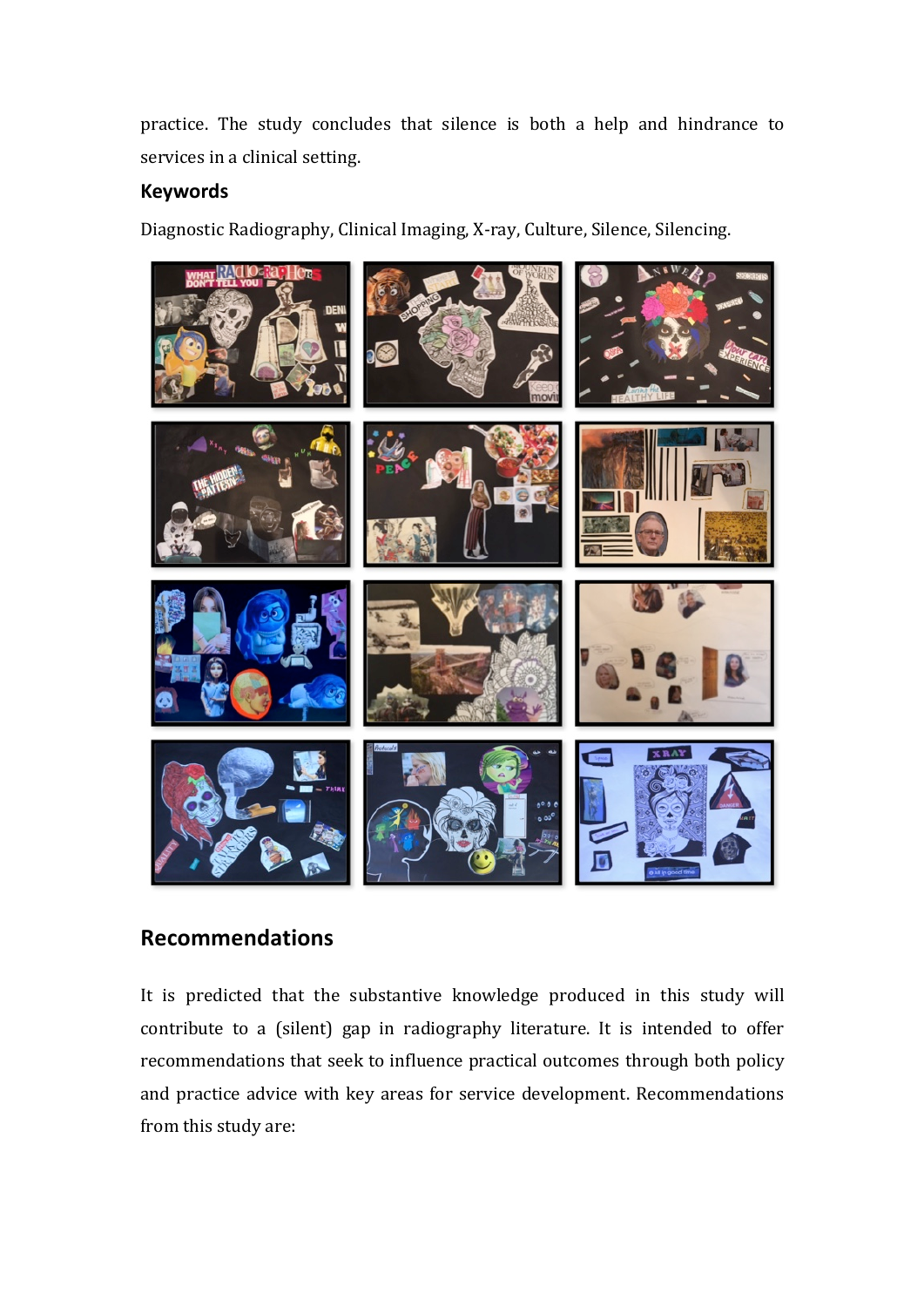- 1. Disseminate the findings of this thesis in partnership with practitioners using approaches wider than traditional methods of dissemination (see subsection 7.5 of study). The intention is to raise knowledge of the concepts of silence and silencing in relation to radiography practice and share with wider healthcare professions.
- 2. Explore and compare the themes and types of silence conceived in this study in relation to further areas of radiography, for example, in Radiotherapy, CT, MR, Ultrasound, Paediatrics and Forensics.
- 3. Champion and campaign for training, support and supervision to be in place that overtly acknowledges the taken-for-granted and often silent emotional labour that imaging staff carry out each day. Notably this recommendation is supported by the work of a range of radiography scholars (Makanjee et al., 2006; Yielder, 2006; Booth, 2008; Yielder & Davis, 2009; Reeves & Decker, 2012; Bleiker et al., 2016).
- 4. In opposition to traditional methods of emotional management, investigate the feasibility of alternative methods of emotional and mental health support for clinical imaging staff. For example, Biron & Veldhoven (2012) propose the development of psychological flexibility to improve mental health and reduce exhaustion of staff in clinical practice. Future research should explore evolving approaches to emotional and mental health support in respect to emotional labour in clinical imaging.
- 5. Observations from this study have resulted in a perceived need to balance patient needs with service needs. Future research must explore what patient needs are in clinical imaging – from the point of view of patients not practitioners. Radiography scholars have begun to successfully highlight patient experience and perspectives of healthcare, which is analogous to a reactive approach. Now is the time to build upon the foundations of this work, to be proactive and seek out what patient wants and needs are.